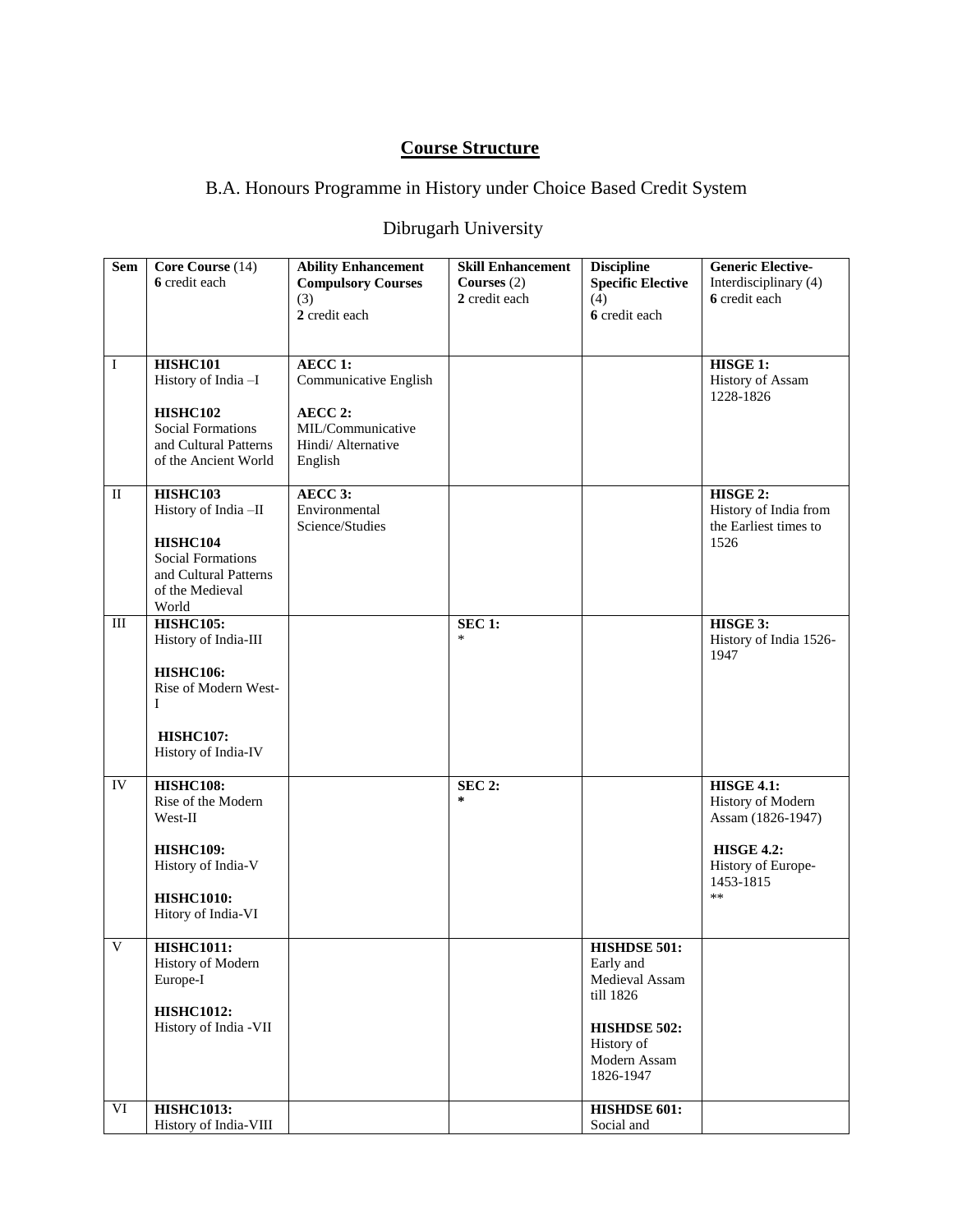| <b>HISHC1014:</b>              | <b>Economic History</b><br>of Assam                                               |
|--------------------------------|-----------------------------------------------------------------------------------|
| History of Modern<br>Europe-II | <b>HISHDSE 602:</b><br>Historiography                                             |
|                                | HISHDSE603:<br>History of United<br><b>States of America</b><br>c.17761945<br>*** |

\*Students have to choose the required Skill Enhancement Courses from the common basket of such courses offered by the University

\*\* Students have to opt for any one GE course out of HISGE 4.1 and HISGE 4.2

\*\*\*Students have to opt for any two DSE courses out of HISHDSE601, HISHDSE602 and HISHDSE603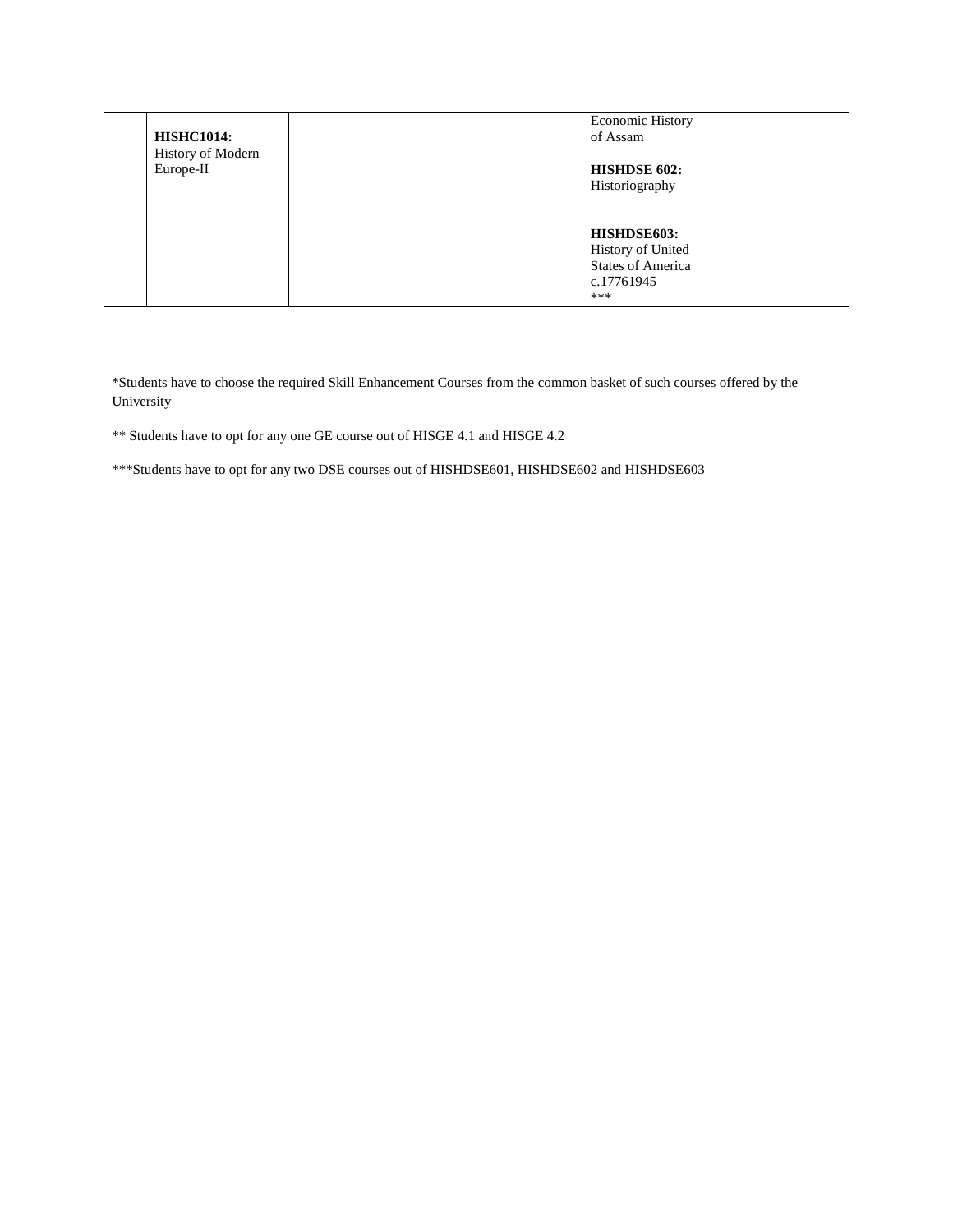# **Course Structure**

## B.A. Non-Honours Programme in History under Choice Based Credit System

# Dibrugarh University

| <b>Semester</b> | Core Course(4)<br>6 credit each                               | <b>Ability</b><br><b>Enhancement</b><br><b>Compulsory Course</b><br>(2) | *Skill Enhancement<br>Course 2 credit each | <b>Discipline</b><br><b>Specific Elective</b><br>6 credit each                                                                                               | <b>Generic Elective</b><br>6 credit each |
|-----------------|---------------------------------------------------------------|-------------------------------------------------------------------------|--------------------------------------------|--------------------------------------------------------------------------------------------------------------------------------------------------------------|------------------------------------------|
| $\mathbf{I}$    | <b>HISGC 101:</b><br>History of<br>Ancient India              | <b>AECC I</b><br>Mutidisciplinary<br>Course (4 credit)                  |                                            |                                                                                                                                                              |                                          |
| $\mathbf{I}$    | <b>HISGC 201:</b><br>History of<br>Medieval India             | <b>AECC II</b><br>Environmental<br>Science (2 credit)                   |                                            |                                                                                                                                                              |                                          |
| $\rm III$       | <b>HISGC 301:</b><br>History of<br>Modern India               |                                                                         | <b>SEC 1.1</b>                             |                                                                                                                                                              |                                          |
| IV              | <b>HISGC 401:</b><br>Early and<br>Medieval Assam<br>till 1826 |                                                                         | <b>SEC 2.1</b>                             |                                                                                                                                                              |                                          |
| V               |                                                               |                                                                         | <b>SEC 1.2</b>                             | <b>HISGDSE 1:</b><br>Rise of Modern<br>West                                                                                                                  | HISGE 5:<br>Women in Indian<br>History   |
| VI              |                                                               |                                                                         | <b>SEC 2.2</b>                             | HISGDSE 2.1:<br>History<br>of<br>$(1815 -$<br>Europe<br>1945)<br>HISGDSE 2.2:<br>Polity,<br>Society<br>and Economy of<br>Assam<br>Modern<br>$(1826-1947)$ ** | HISGE 6:<br>Environmental<br>History     |

\* Students have to choose the required Skill Enhancement Courses from the common basket of such courses offered by the University

\*\* Students have to opt any one course out of **HIGDSE 2.1** and **HISGDSE2.2**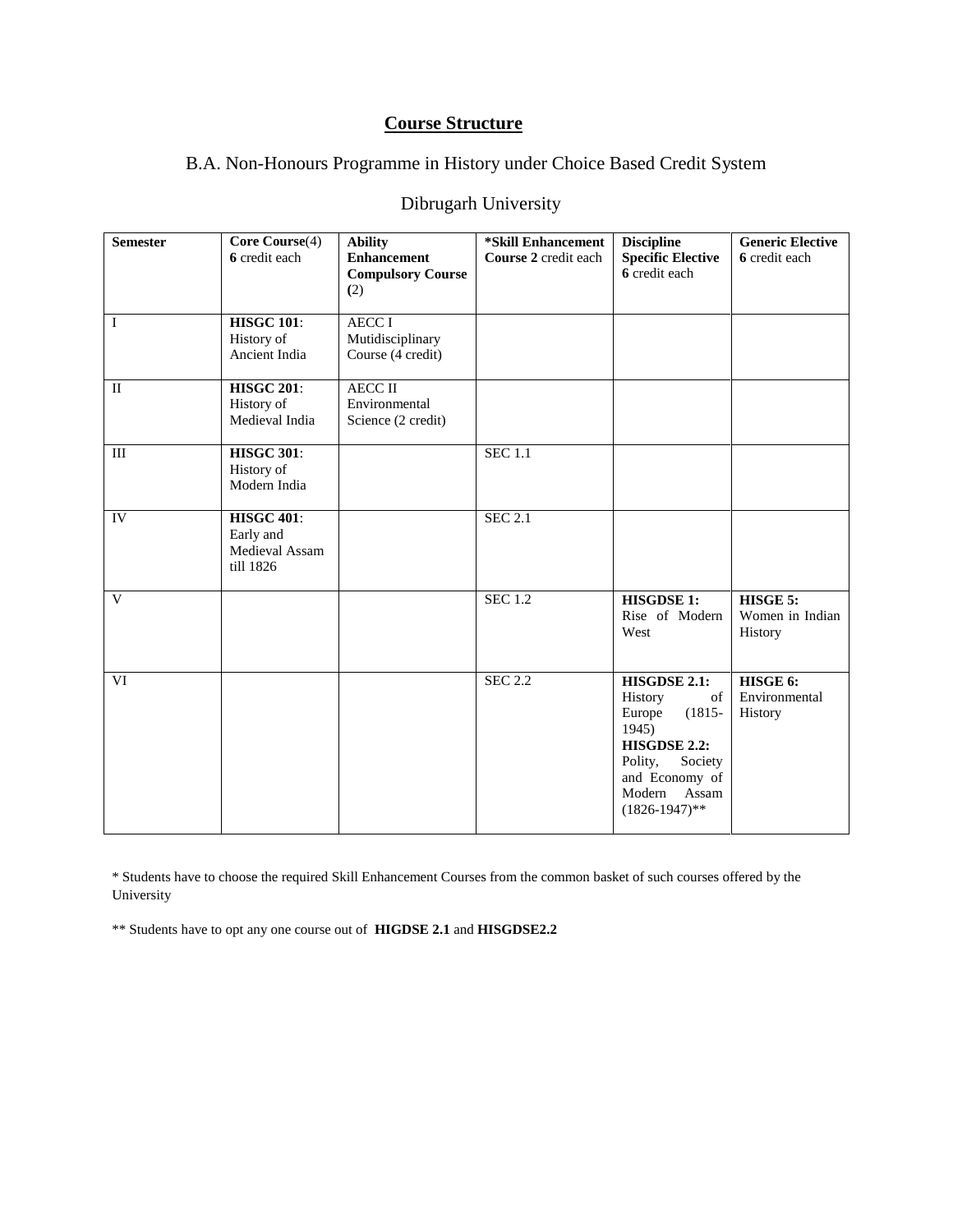# **Course Structure of B.A. Honours Programme in History under CBCS, Dibrugarh University**

| <b>COURSE CODE</b> | <b>TITLE</b>                                                           |
|--------------------|------------------------------------------------------------------------|
| HISHC101           | History of India-I                                                     |
| HISHC102           | Social Formations and Cultural Patterns of the<br><b>Ancient World</b> |
| HISHC103           | History of India-II                                                    |
| HISHC104           | Social Formations and Cultural Patterns of the<br>Medieval World       |
| HISHC105           | History of India-III (c. 750-1206)                                     |
| HISHC106           | Rise of the Modern West-I                                              |
| HISHC107           | History of India IV (c.1206-1550)                                      |
| HISHC108           | Rise of the Modern West -11                                            |
| HISHC109           | History of India-V (c. $1550-1605$ )                                   |
| <b>HISHC1010</b>   | History of India-VI (c. $1605-1750$ )                                  |
| <b>HISHC1011</b>   | History of Modern Europe- I (c. 1780-1939)                             |
| <b>HISHC1012</b>   | History of India-VII (c. 1750-1857)                                    |
| <b>HISHC1013</b>   | History of India-VIII (c. 1857-1950)                                   |
| <b>HISHC1014</b>   | History of Modern Europe- II (1780-1939)                               |

# **DISCIPLINE SPECIFIC ELECTIVE (Any Four)**

| <b>COURSE CODE</b> | <b>TITLE</b>                                        |
|--------------------|-----------------------------------------------------|
| HISHDSE 501        | Early and Medieval Assam till 1826                  |
| HISHDSE 502        | History of Modern Assam (1826-1947)                 |
| HISHDSE 601        | Social and Economic History of Assam                |
| HISHDSE 602        | Historiography                                      |
| HISHDSE 603        | History of United States of America c.1776-<br>1945 |
|                    |                                                     |

# **GENERIC ELECTIVE (Any Four)**

| <b>COURSE CODE</b> | <b>TITLE</b>                                     |
|--------------------|--------------------------------------------------|
| HISGE 1            | History of Assam 1228-1826                       |
| HISGE 2            | History of India from the earliest times to 1526 |
| HISGE 3            | History of India 1526-1947                       |
| HISGE 4.1          | History of Modern Assam (1826-1947)              |
| HISGE 4.2          | History of Europe 1453-1815                      |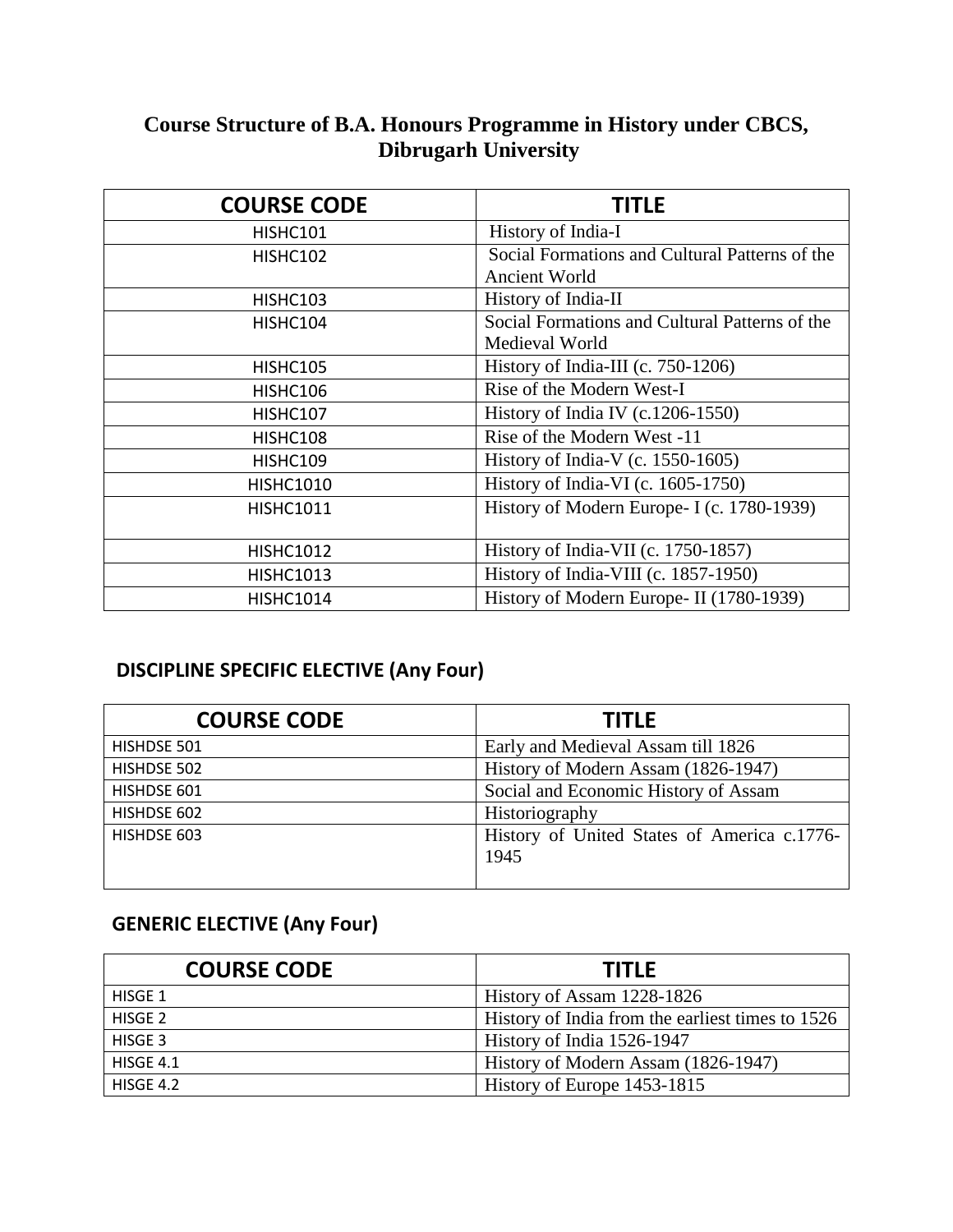# **Detailed Syllabus Core Courses-14 B.A (Hons), History**

# **PAPER I**

**Semester-I Course Code: HISHC101 Course Title: HISTORY OF INDIA- I Nature of Course**: Core **Total Marks Assigned**: 100 (End marks 80; In marks 20)

## **Course Objective**:

The objective of this course is to analyze the various source materials for the reconstruction of Ancient Indian History and the approaches of historical reconstruction. The students will be acquainted the various ancient cultures, the technological, economic, political and religious development of the period concerned.

# **I. Reconstructing Ancient Indian History**

[a] Archaeological Sources: Numismatic and Epigraphic

- [b] Multiple Literary Sources
- [c] Approaches and interpretations (Colonial, Nationalist and Marxist)

# **II. Pre-historic Hunter-Gatherers**

[a] Paleolithic cultures- sequence and distribution; stone industries and other technological developments**.**

- [b] Mesolithic cultures- regional and chronological distribution
- [c] Developments in technology and economy; rock art.

# **III. The advent of food production**

[a]Understanding the regional and chronological distribution of the Neolithic Culture

- [b]Chalcolithic cultures
- [c] Subsistence and patterns of exchange

# **IV. The Harappan civilization**

[a] Origins; settlement patterns and town planning; agrarian base; craft productions and trade

[b]Social and political organization; religious beliefs and practices; art

[c] Problem of urban decline and the late/post-Harappan traditions.

# **V. Cultures in transition**

Settlement patterns, technological and economic developments; social stratification; political relations; religion and philosophy; the Aryan Problem.

[a] North India (circa 1500 BCE-300 BCE)

[b] Central India and the Deccan (circa 1000 BCE - circa 300 BCE)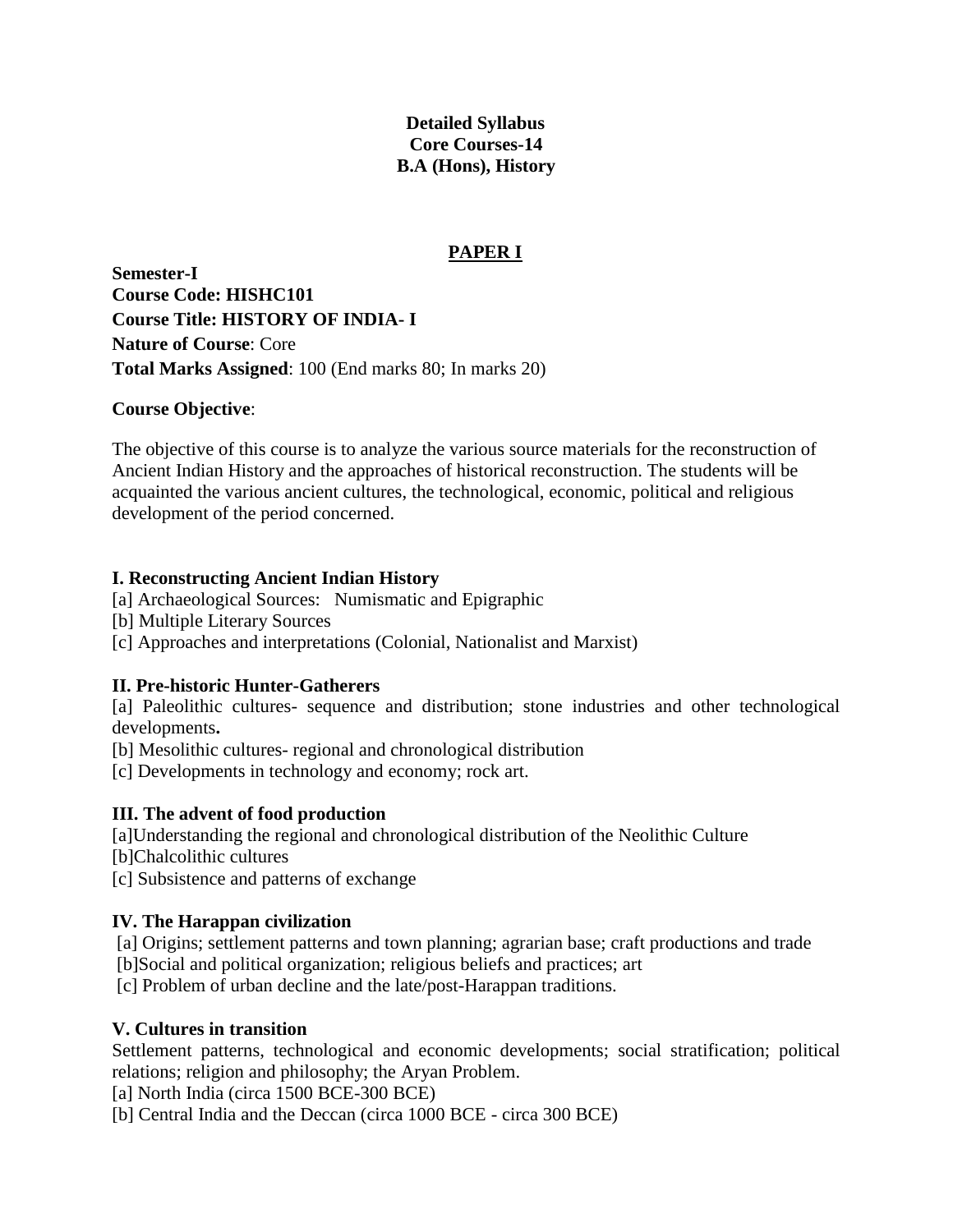[c] Tamilakam (circa 300 BCE to circa CE 300)

### **ESSENTIAL READINGS**

R.S. Sharma, *India's Ancient Past*, New Delhi, OUP, 2007 R. S. Sharma, *Material Culture and Social Formations in Ancient India*, 1983 R.S. Sharma, *Looking for the Aryas*, Delhi, Orient Longman Publishers, 1995 D. P. Agrawal, *The Archaeology of India*, 1985 Bridget & F. Raymond Allchin, *The Rise of Civilization in India and Pakistan*, 1983. A. L. Basham, *The Wonder that Was India*, 1971. D. K. Chakrabarti, *The Archaeology of Ancient Indian Cities*, 1997, Paperback. D. K. Chakrabarti, *The Oxford Companion to Indian Archaeology*, New Delhi, 2006. H. C. Raychaudhuri, ed. *Political History of Ancient India*, Rev. K. A. N. Sastri, ed., *History of South India*, OUP, 1966. Upinder Singh, *A History of Ancient and Early Medieval India*, 2008. Romila Thapar, *Early India from the Beginnings to 1300,* Penguin, 2002 Irfan Habib,A People's History of India -Vol. -1, *Prehistory* R.Chakrabarti, *Exploring Early India*, Macmillan, 2013 **Suggested Readings** Uma Chakravarti, *The Social Dimensions of Early Buddhism*. 1997.

Rajan Gurukkal, *Social Formations of Early South India*, 2010.

R. Champakalakshmi, *Trade. Ideology and urbanization: South India 300 BC- AD 1300*, 1996.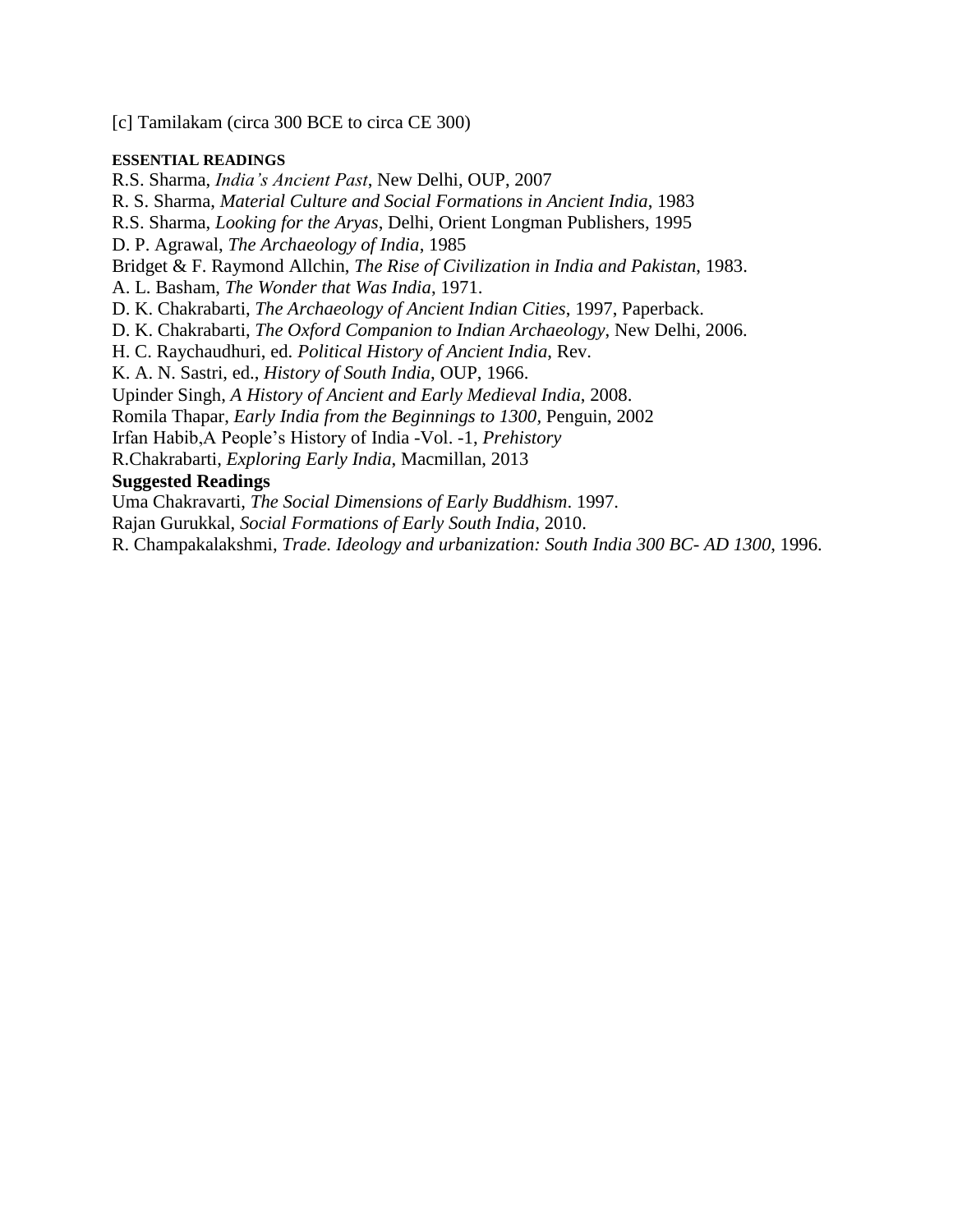# **PAPER II**

**Semester-I Course Code: HISHC102 Course Title: SOCIAL FORMATIONS AND CULTURAL PATTERNS OF THE ANCIENT WORLD Nature of Course**: Core **Total Marks Assigned**: 100 (End marks 80; In marks 20)

## **Course Objective**:

The students will acquainted with the evolution of humankind, the beginning of food production, the Bronze Age., advent of iron, the slave society in ancient Greece, the economy and the Political culture of the ancient Greece .

## **I. Evolution of Humankind:**

[a] Paleolithic and Mesolithic cultures. [b]Food production: beginnings of agriculture [c]Animal husbandry.

## **II. Bronze Age Civilizations**:

Economy, social stratification, state structure and religion. [a] Mesopotamia (up to the Akkadian Empire) [b] Egypt (old kingdom) [c] China (Shang)

# **III. Nomadic groups in Central and West Asia**

[a] From Bronze to Iron age: Anatolia and Greece [b]Minoan Civillization [c]Debate on Iron

## **IV. Slave society in Ancient Greece:**

[a] Origin of Slavery: Slavery in Sparta and Greece [b] Debate on Slavery

[c] Agrarian economy, urbanization, trade.

# **V. Polis in ancient Greece:**

**[a]**Development of democracy in Athens and Sparta; [b]Concept of citizenship [c]Greek Culture-Science and Philosophy, religion, art and architecture

## **ESSENTIAL READINGS**

Burns and Ralph. World Civilizations. Cambridge History of Africa, Vol. I. V. Gordon Childe, What Happened in History. G. Clark, World Prehistory: A New Perspective. B. Fagan, People of the Earth.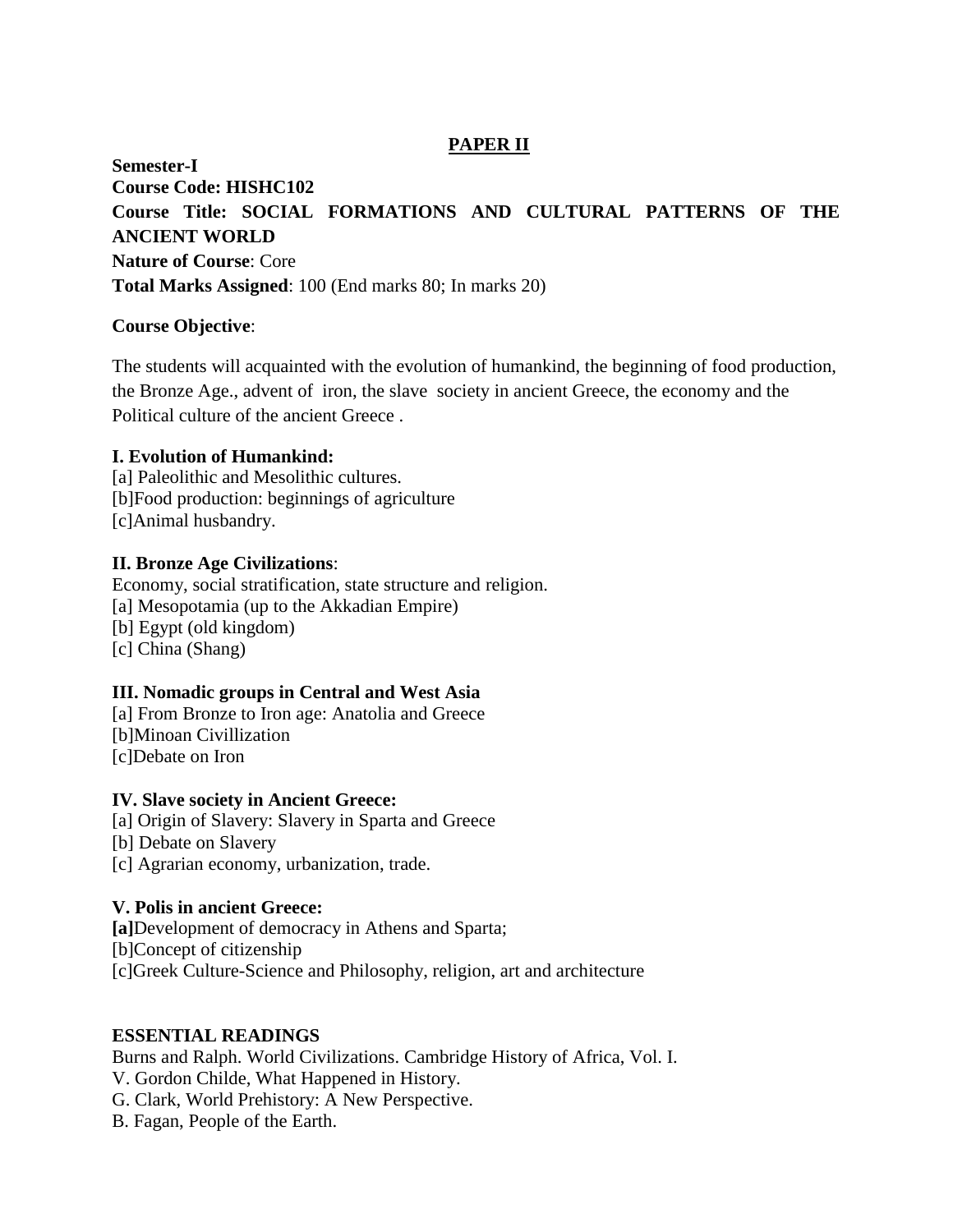Amar Farooqui, Early Social Formations, Manak Publication, 2002 M. I. Finley, The Ancient Economy. Jacquetta Hawkes, First Civilizations. G. Roux, Ancient Iraq. Bai Shaoyi, An Outline History of China. H. W. F. Saggs, The Greatness that was Babylon. B. Trigger, Ancient Egypt: A Social History. UNESCO Series: History of Mankind, Vols. I - III./ or New ed. History of Humanity. R. J. Wenke, Patterns in Prehistory. Rakesh Kumar, *Ancient and Medieval World: From Evolution of Humans to the Crisis of Feudalism*, SAGE, 2018

## **SUGGESTED READINGS**

G. E. M. Ste Croix, Class Struggles in the Ancient Greek World. J. D. Bernal, Science in History, Vol. I. V. Gordon Childe, Social Evolution. Glyn Daniel, First Civilizations. A. Hauser, A Social History of Art, Vol. I.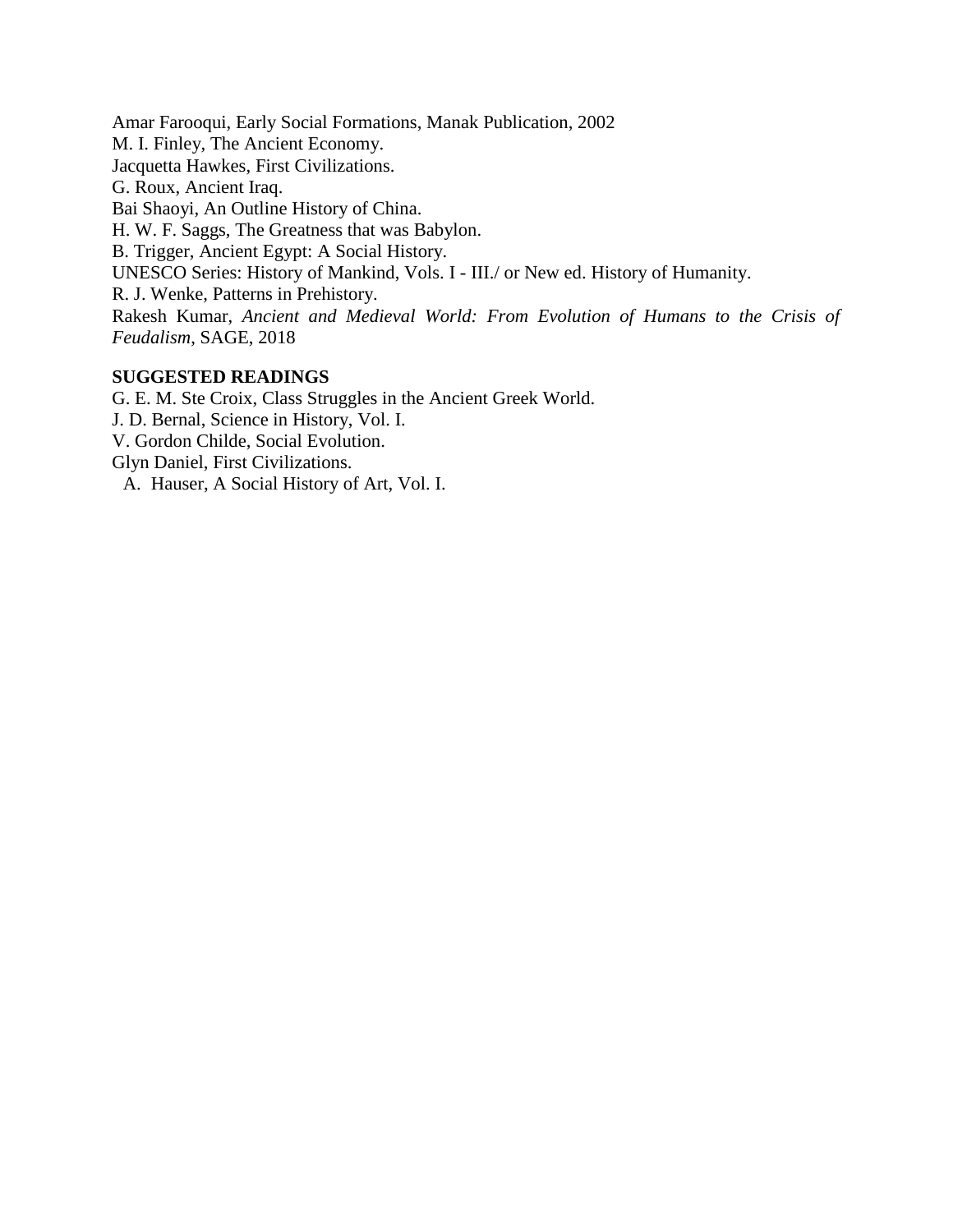# **PAPER III**

**Semester-II Course Code: HISHC103**

**Course Title: HISTORY OF INDIA II Nature of Course**: Core **Total Marks Assigned**: 100 (End marks 80; In marks 20)

## **Course Objective:**

- (i) The objective of this course is to acquaints the students with agrarian economy, the growth of urban centres in northern and central India and the Deccan as well as craft production, trade routes and coinage
- (ii) Process of state formation and the Mauryan and post-Mauryan plities with special reference to the Kushnas, Satavahanas and Gana-Sanghas.
- (iii) Land grants, land rights and peasantry, urban decline and religious traditions of early India

## **I. Economy and Society (circa 300 BCE to circa CE 300):**

[a] Expansion of agrarian economy: production relations.

[b] Urban growth: north India, central India and the Deccan; craft Production: trade and trade routes; coinage.

[c] Social stratification: class, *Varna, jati,* untouchability; gender; marriage and property relations

# **II. Changing political formations (circa 300 BCE to circa CE 300):**

[a] The Mauryan Empire

- [b] Post-Mauryan Polities with special reference to the Kushanas
- [c] The Satavahanas; Gana-Sanghas.

# **III. Towards early medieval India [circa CE fourth century to CE 750]:**

[a] Agrarian expansion: land grants, changing production relations; graded Land rights and peasantry.

[b] The problem of urban decline: patterns of trade, currency, and urban Settlements.

[c] Varna, proliferation of jatis: changing norms of marriage and property.

[d] The nature of polities: the Gupta empire and its contemporaries: post- Gupta polities - Pallavas, Chalukyas, and Vardhanas

# **IV. Religion, philosophy and society (circa 300 BCE- CE 750):**

(a) Consolidation of the brahmanical tradition: dharma,Varnashram, Purusharthas, samskaras.

(b) Theistic cults (from circa second century BC): Mahayana; the Puranic tradition.

(c) The beginnings of Tantricism

# **V. Cultural developments (circa 300 BCE û CE 750):**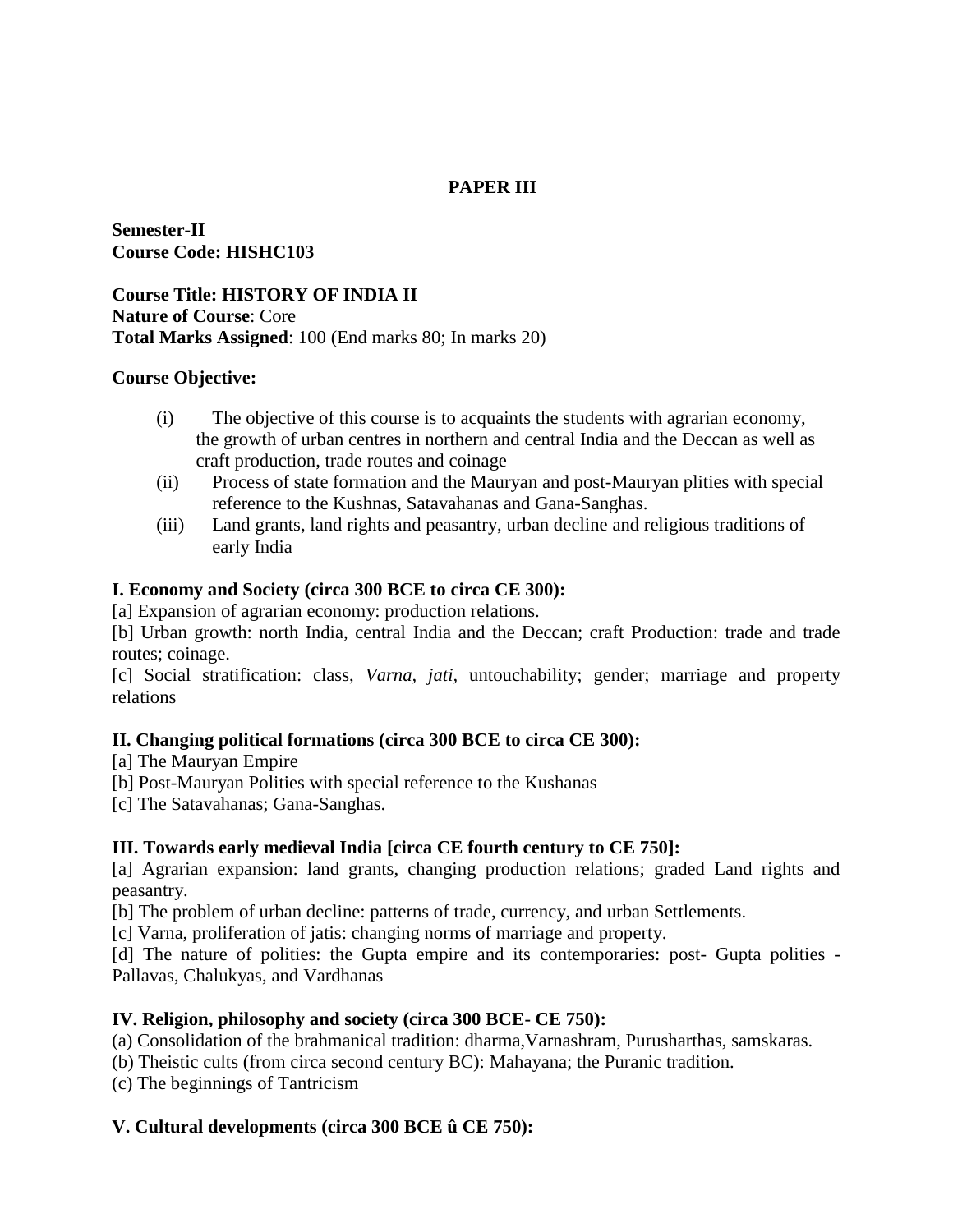[a] A brief survey of Sanskrit, Pali, Prakrit and Tamil literature. Scientific and technical treatises

[b] Art and architecture & forms and patronage- Mauryan, post-Mauryan

[c] Art and architecture & forms and patronage-The Gupta, post-Gupta

## **ESSENTIAL READINGS**

B.D. Chattopadhyaya, *The Making of Early Medieval India*, 1994.

D. P. Chattopadhyaya, *History of Science and Technology in Ancient India*

D. D. Kosambi, *An Introduction to the Study of Indian History*,

S. K. Maity, *Economic Life in Northern India in the Gupta Period*,

B. P. Sahu (ed), *Land System and Rural Society in Early India*,

K. A. N. Sastri, *A History of South India*.

R. S. Sharma, *Indian Feudalism*, 1980.

R.S.Sharma,*UrbanDecay in India*,c.300-1000

Romila Thapar, *Asoka and the Decline of the Mauryas*, 1997.

Susan Huntington, *The Art of Ancient India: Buddhist, Hindu, and Jain* 

R.Chakrabarti, *Exploring Early India*, Macmillan, 2013

## **SUGGESTED READINGS**

N. N. Bhattacharya*, Ancient Indian Rituals and Their Social Contents* J. C. Harle, *The Art and Architecture of the Indian Subcontinent* P. L. Gupta, *Coins*. Kesavan Veluthat, *The Early Medieval in South India*. Romila Thapar, *Early India: From the Origins to 1300*.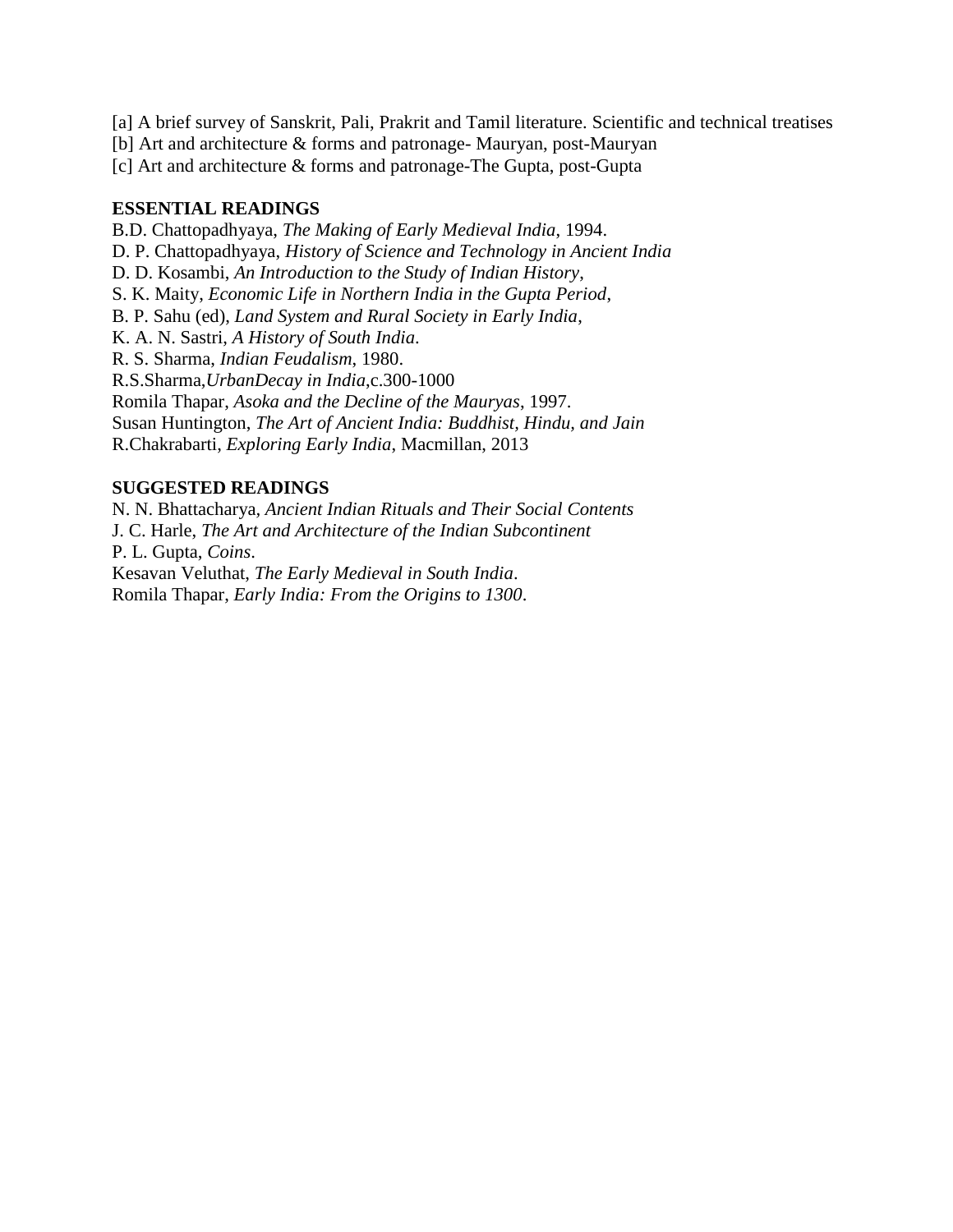# **PAPER IV**

**Semester-II Course Code: HISHC104 Course Title: SOCIAL FORMATIONS AND CULTURAL PATTERNS OF THE MEDIEVAL WORLD Nature of Course**: Core **Total Marks Assigned**: 100 (End marks 80 In marks 20)

## **Course Objective**:

- (i) The learners will be acquainted with the Roman Empire, slave society, the cultural and trade.
- (ii) The learners will be acquainted with the crisis and disintegration of the Roman Empire
- (iii) The learners will be exposed to Economic development in Europe from  $7<sup>th</sup>$  to  $14<sup>th</sup>$ centuries covering production, technological developments, growth of towns and trade and feudal crisis

# **I. Roman Republic:I**

- [a] Roman Empire
- [b] Slave society and Agrarian economy
- [c] Trade and Urbanization in Roman Empire

# **II. Roman Republic:II**

- [a] Religion and Culture in Ancient Rome
- [b] Crisis of the Roman Empire
- [c] External Factors of decline of Roman Empire

# **III. Economic developments in Europe from the 7th to the 14th centuries:**

- **[a]** Organization of production,
- [b] Towns and trade, technological developments
- [c] Crisis of Feudalism

## **IV. Religion and culture in medieval Europe:**

[a]Expansion of Christianity

[b]Development of the Catholic Church

[c]Religion, Culture and Society in Medieval Europe

## **V. Societies in Central Islamic Lands:**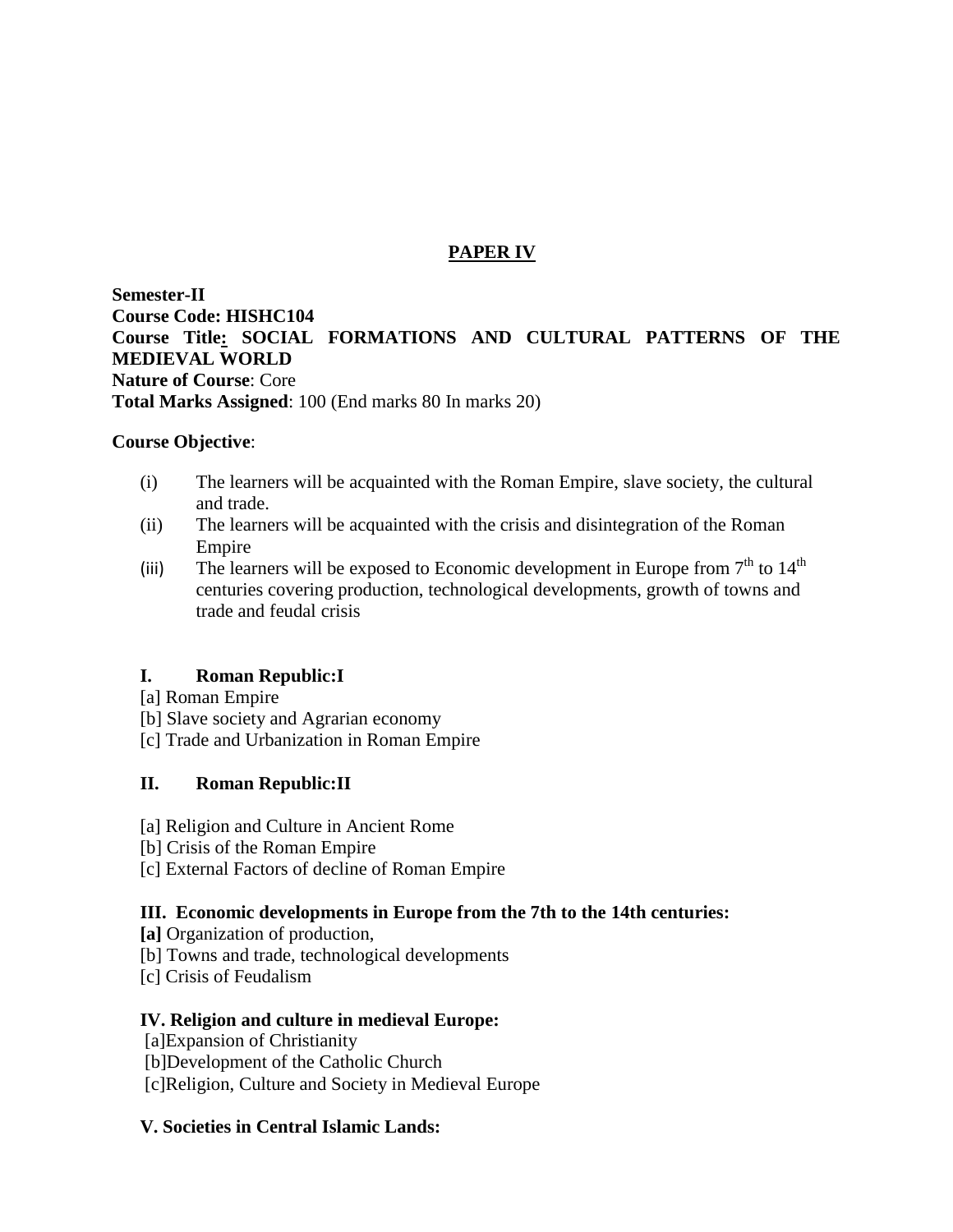- [a] The Tribal background, Ummah, Caliphate State; rise of Sultanates
- [b] Religious developments: the origins of Shariah, Mihna, Sufism
- [c] Urbanization and trade

## **ESSENTIAL READINGS**

Perry Anderson, Passages from Antiquity to Feudalism. Marc Bloch, Feudal Society, 2 Vols. Cambridge History of Islam, 2 Vols. Georges Duby, The Early Growth of the European Economy. Fontana, Economic History of Europe, Vol. I (relevant chapters). P. K. Hitti, History of the Arabs. P. Garnsey and Saller, The Roman Empire. Rakesh Kumar, *Ancient and Medieval World: From Evolution of Humans to the Crisis of Feudalism*, SAGE, 2018

## **SUGGESTED READINGS**

S. Ameer Ali, The Spirit of Islam. J. Barrowclough, The Medieval Papacy. Encyclopedia of Islam, Ist ed., 4 vols. M. G. S. Hodgson, The Venture of Islam.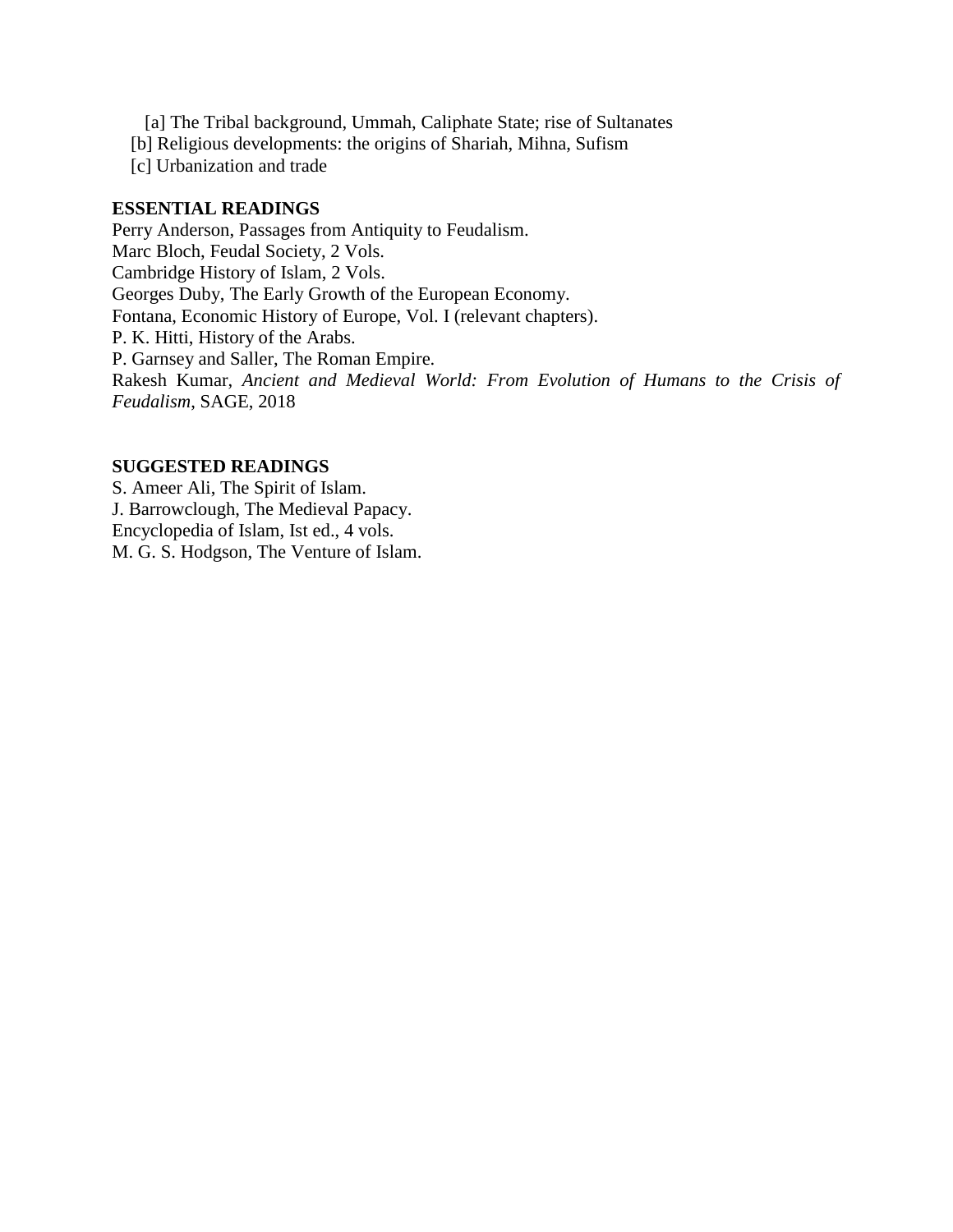# **Generic Elective (Interdisciplinary Any Four)**

# **PAPER I**

## **Semester-I**

### COURSE CODE: HISGE 1

# **COURSE TITLE: HISTORY OF ASSAM: 1228 –1826 Objective:**

The objective of this paper is to give a general outline of the history of Assam from the 13<sup>th</sup> century to the occupation of Assam by the English East India Company in the first quarter of the 19<sup>th</sup> century. It aims to acquaint the students with major stages of developments in the political, social and cultural history of the state during the most important formative period.

### **Unit-1:**

| 1.01     | $\sim$ 1       | Sources- Archaeological, Epigraphic, Literary, Numismatic and Accounts of the Foreign<br>Travelers |
|----------|----------------|----------------------------------------------------------------------------------------------------|
| 1.02     | $\sim$ :       | Political conditions of the Brahmaputra Valley at the time of the advent of the<br>Ahoms           |
|          |                |                                                                                                    |
| 1.03     | $\therefore$   | Sukapha and his foundation of the kingdom-An assessment                                            |
| 1.04     | $\sim$ :       | State formation in the Brahmaputra Valley-the Chutiya, Kachari and the Koch State                  |
| Unit-II  |                |                                                                                                    |
| 2.01     | $\sim$ 1       | Expansion of the Ahom Kingdom in the 16 <sup>th</sup> century- Conquests of the Neighbouring       |
|          |                | <b>States and Territories</b>                                                                      |
| 2.02     | $\ddot{\cdot}$ | Political Developments in the 17 <sup>th</sup> century-Reign of Pratap Singha                      |
| 2.03     | $\ddot{\cdot}$ | <b>Administrative Developments</b>                                                                 |
|          |                |                                                                                                    |
| Unit-III |                |                                                                                                    |
| 3.01     | $\ddot{\cdot}$ | The Ahom-Mughal Relations in the Second half of the $17th$ Century Wars – Mir Jumla's              |
|          |                | <b>Assam Invasion</b>                                                                              |

3.02 : The Battle of Saraighat and its Consequences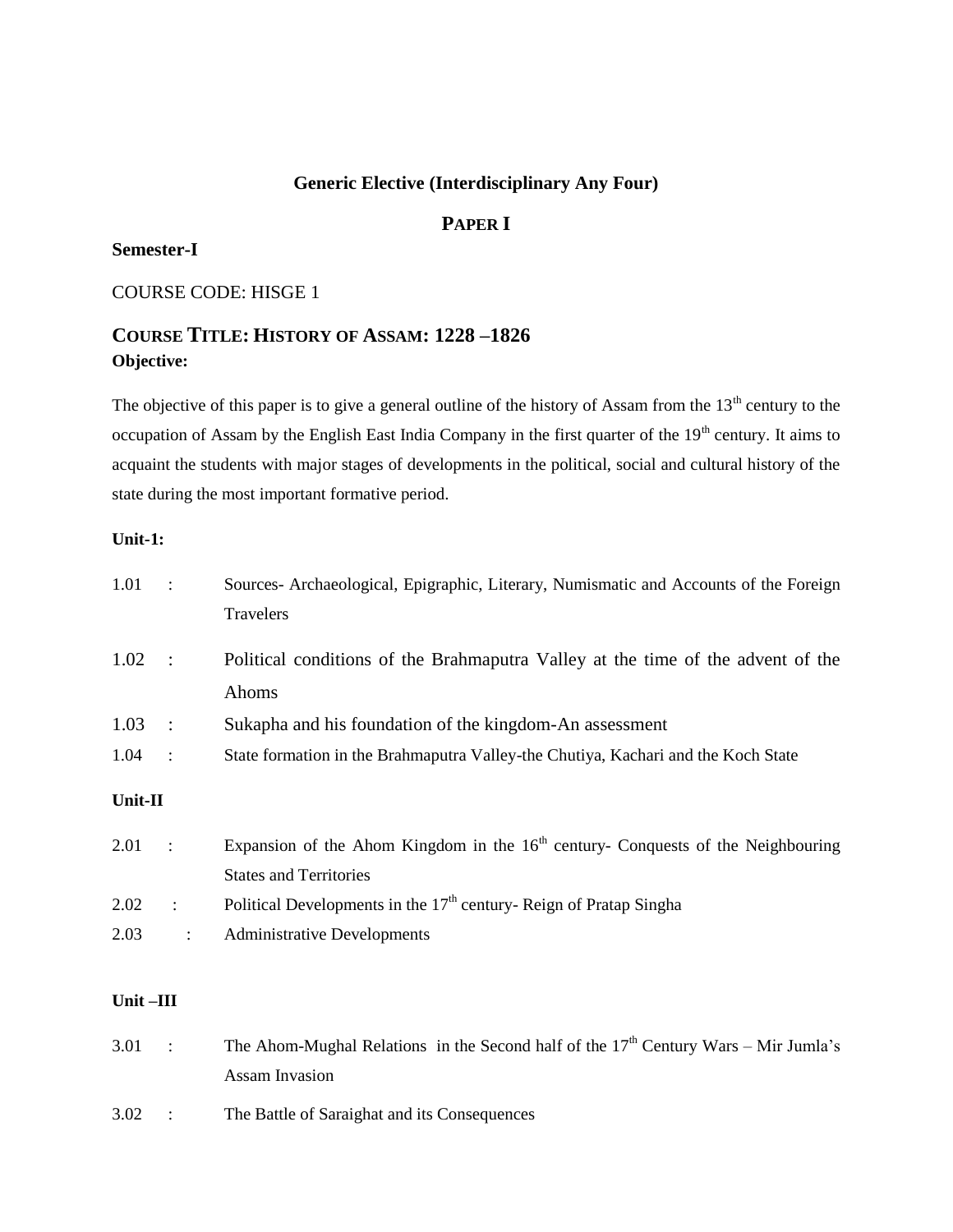3.03 : Post-Saraighat Assam- the Court Crisis and Political Developments- Ascendancy of the Tungkhungia Dynasty

### **Unit: IV**

| 4.01   | $\ddot{\cdot}$         | Ahom Rule at its Zenith- the Reign of Rudra Singha to Rajeswer Singha                        |
|--------|------------------------|----------------------------------------------------------------------------------------------|
| 4.02   | $\ddot{\cdot}$         | Decline and fall of the Ahom Kingdom – the Moamariya Rebellion and                           |
| 4.03 : |                        | The Burmese Invasions- The English East India Company and Assam- the Treaty of               |
|        |                        | Yandaboo.                                                                                    |
| Unit:V |                        |                                                                                              |
| 5.01   | $\sim$ :               | Ahom System of Administration: the State and the Paik system                                 |
| 5.02   | $\sim$ :               | Ahom Policy towards the Neighbouring Hill Tribes                                             |
| 5.03   | $\ddot{\phantom{1}}$ : | Society in Assam under the Ahoms- Caste and Class Structures                                 |
| 5.04   | $\ddot{\cdot}$         | Religious life – Sankaradeva and the Neo Vaishnavite Movement- Background and<br>Implication |

#### **Suggested Readings:**

| Barpujari, H.K. : Assam in the Days of the Company |  |  |  |  |  |
|----------------------------------------------------|--|--|--|--|--|
|----------------------------------------------------|--|--|--|--|--|

Baruah,S.L. : *A Comprehensive History of Assam*

- Boruah, Nirode and Surajit Baruah : *Asomar Itihas*
- Dutta, A.K. : *Maniram Dewan and the Contemporary Assamese Society*
- Gait E.A. : *A History of Assam*
- Nath. D : *Asam Buranji*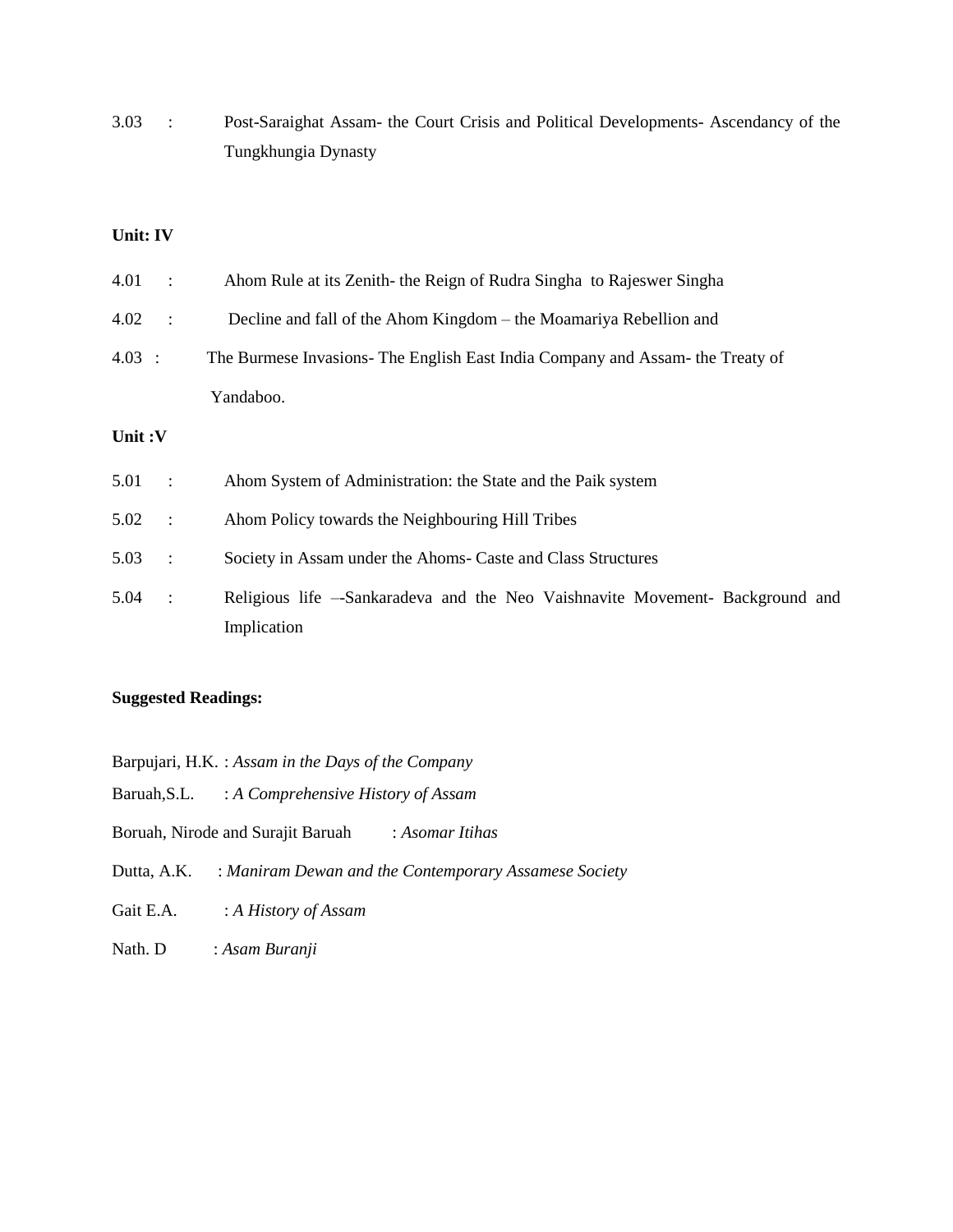## **PAPER II**

### **Semester-II**

### **COURSE CODE:** HISGE 2

### **COURSE TITLE: HISTORY OF INDIA FROM THE EARLIEST TIMES TO 1526**

#### **Objective:**

The objective of this paper is to acquaint the students with the general outline of the history of India from the known earliest times to the coming of the Mughals to India in the first quarter of the  $16<sup>th</sup>$  century. It is aimed at giving them a comprehensive idea of the developments in all spheres of life during this period.

#### **Unit I:**

- 1.01: Sources –a Survey
- 1.02: Harappan Civilization –Origin and Extent, Morphology of the Major sites, Salient features, End of the civilization.
- 1.03: Vedic Civilization Society, Economy, Polity and Culture of the Rig-Vedic and the later-Vedic Periods

#### **Unit II:**

- 2.01: Rise of the Territorial States –the *Mahajanapadas*, Geographical Extent,
- 2.02: Ascendancy of Magadha-Alexander's Invasion of India.
- 2.03: Rise of the Mauryan Empire under Asoka -His Inscriptions –the Dhamma External Relations
- 2.04: Mauryan System of Administration; Decline of the Mauryan Empire

#### **Unit III:**

- 3.01: Political Developments in the Post-Mauryna period the Sungas, Kanvas, Kushanas and Satavahanas- Society, Economy and Culture
- 3.02: The Tamils and Sangam Age.
- 3.03: The Sakas and the Indo-Greeks in India- their Contributions
- 3.04: India in the Gupta and the Post-Gupta period- Polity, Society, Economy and Culture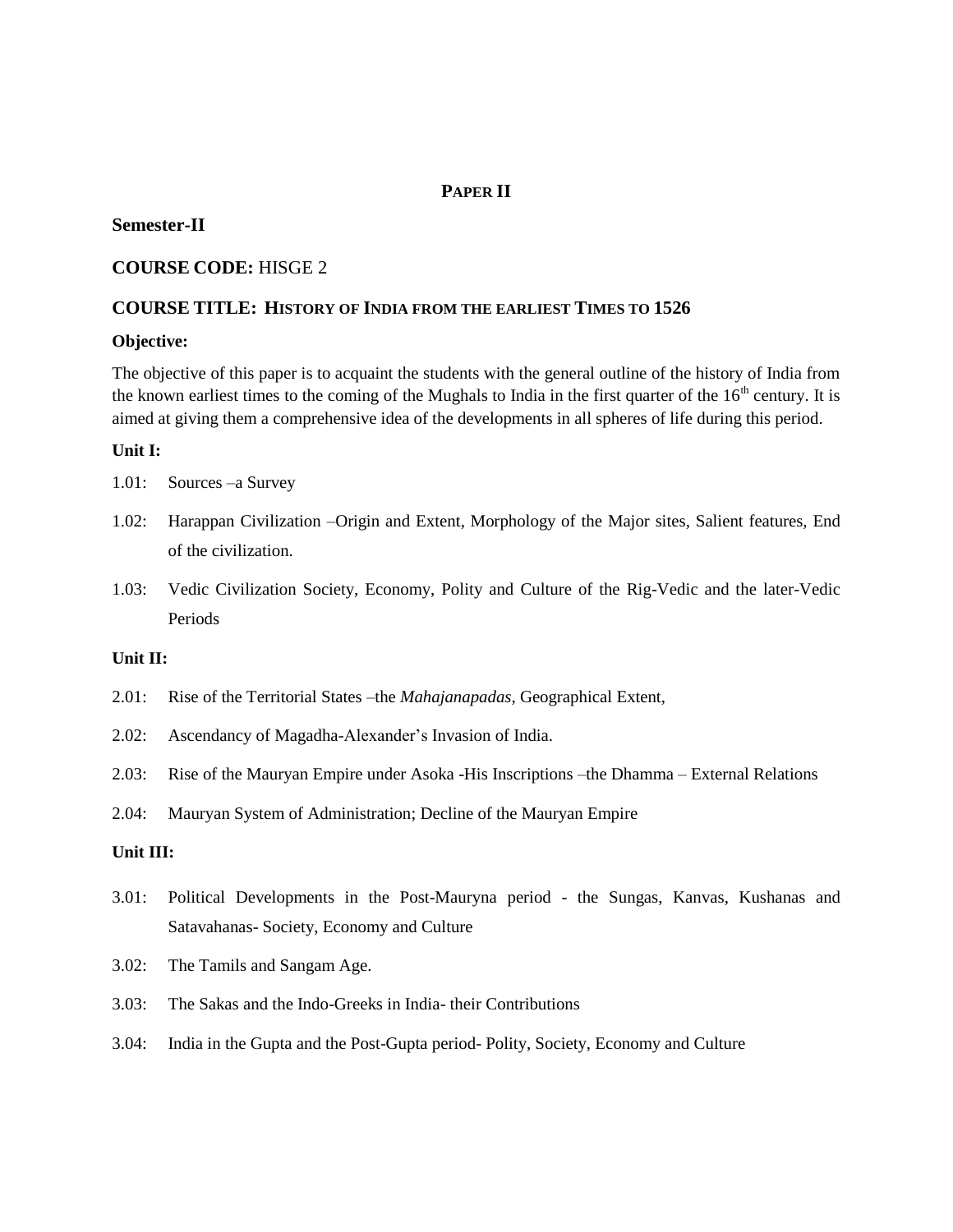#### **Unit IV:**

- 4.01: Political development in the South –the Pallavas, the Imperial Cholas, the Rashtrakutas and the Chalukyas
- 4.02: The Arabs and the Turks in Indian politics –Ghaznivids and the Ghorid Invasions
- 4.03: Indian Society during 650 –1200 A.D.-Literature and Language, Temple Architecture and Sculpture

### **Unit: V**

- 5.01: The Delhi Sultanate- (a) the Slave dynasty (b) the Khalijis- Alauddin Khaliji's Administration (c) the Tughlaqs –Experiments of Muhammad Bin Tughlaq.
- 5.02: Disintegration of the Delhi Sultanate and Rise of Provincial Kingdoms- Vijayanagar and Bahmani kingdom
- 5.03: Polity, Society, Economy, Religion and Culture of the Sultanate Period, Bhakti Movement and Sufism

#### **Suggested Readings:**

| Barua, P.K                     | : Bharat Bhuranji                               |  |  |
|--------------------------------|-------------------------------------------------|--|--|
| Begum, Senehi                  | : Bharat Buranji, (Dillir Sultan Sakal)         |  |  |
| Banerjee, A.C.                 | : History of India                              |  |  |
| Chandra, Satish                | : Medieval India                                |  |  |
| Majumdar, Dutta & Raychoudhury | : Advanced History of India                     |  |  |
| Nath, D.                       | : Bharatar Rajnoitik Aru Sanskritik Buranji.    |  |  |
| Sinha & Ray                    | : History of India                              |  |  |
| Spear Percival                 | : History of India                              |  |  |
| Singh, Upindar                 | : A History of Ancient and Early Medieval India |  |  |
| Thapar, Romila                 | : Ancient India                                 |  |  |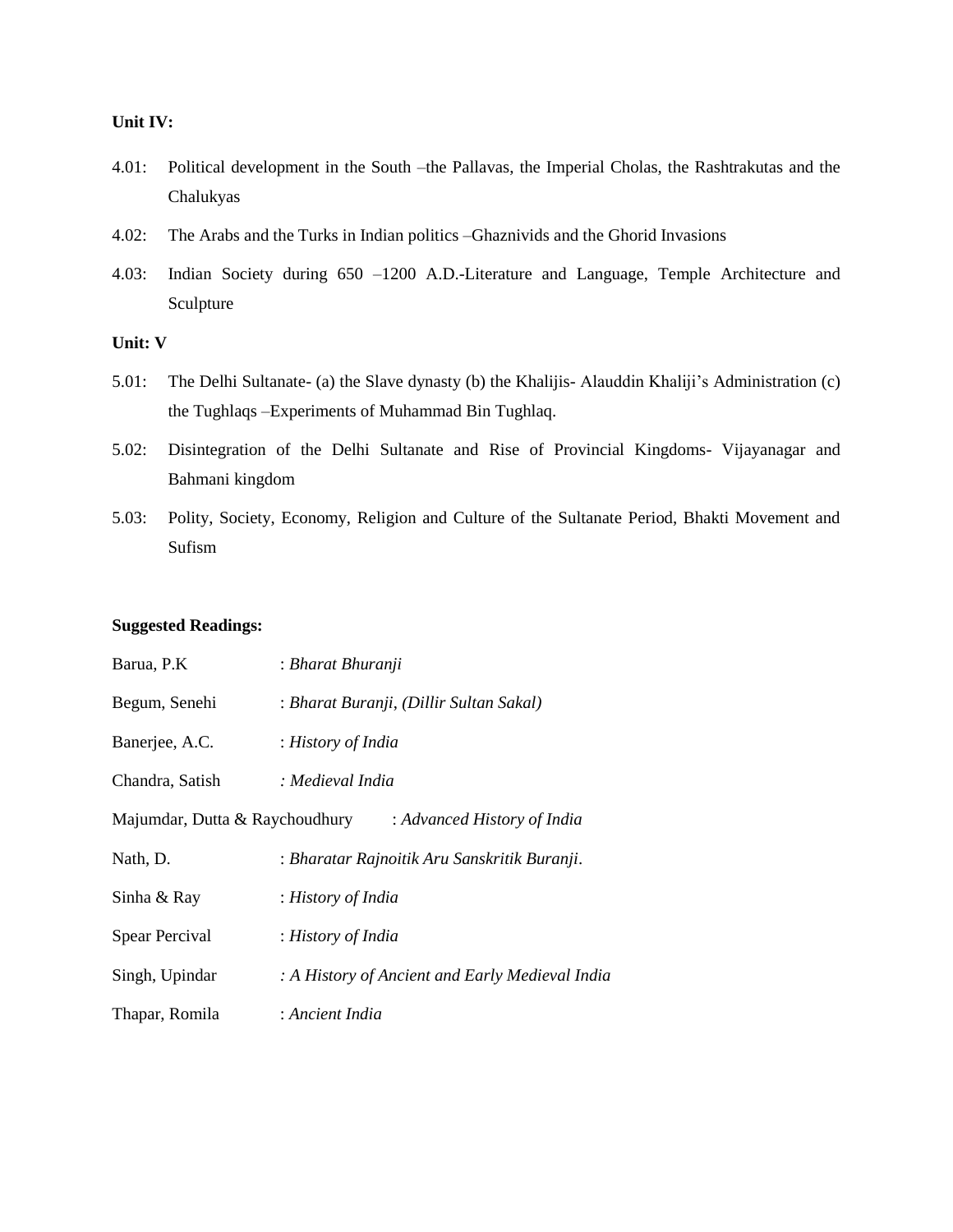# **Structure of B.A. Non-Honours Programme in History under CBCS Course Dibrugarh University**

# **CORE COURSE (DSC)**

| <b>COURSE CODE</b> | <b>COURSE TITLE</b>             |
|--------------------|---------------------------------|
| HISGC 101          | <b>History of Ancient India</b> |
| <b>HISGC 201</b>   | History of Medieval India       |
| HISGC 301          | History of Modern India         |
| HISGC 401          | Early and Medieval Assam        |

# **DISCPLINE SPECIFIC ELECTIVE (DSE- Any Two)**

| <b>COURSE CODE</b> | <b>COURSE TITLE</b>                                        |
|--------------------|------------------------------------------------------------|
| <b>HISGDSE 1</b>   | Rise of Modern West                                        |
| HISGDSE 2.1        | History of Europe $(1815-1945)$                            |
| HISGDSE 2.2        | Polity, Society and Economy of Modern<br>Assam (1826-1947) |

# **GENERIC ELECTIVE (GE)**

| <b>COURSE CODE</b> | <b>COURSE TITLE</b>          |
|--------------------|------------------------------|
| HISGE 5            | Women in Indian History      |
| HISGE 6            | <b>Environmental History</b> |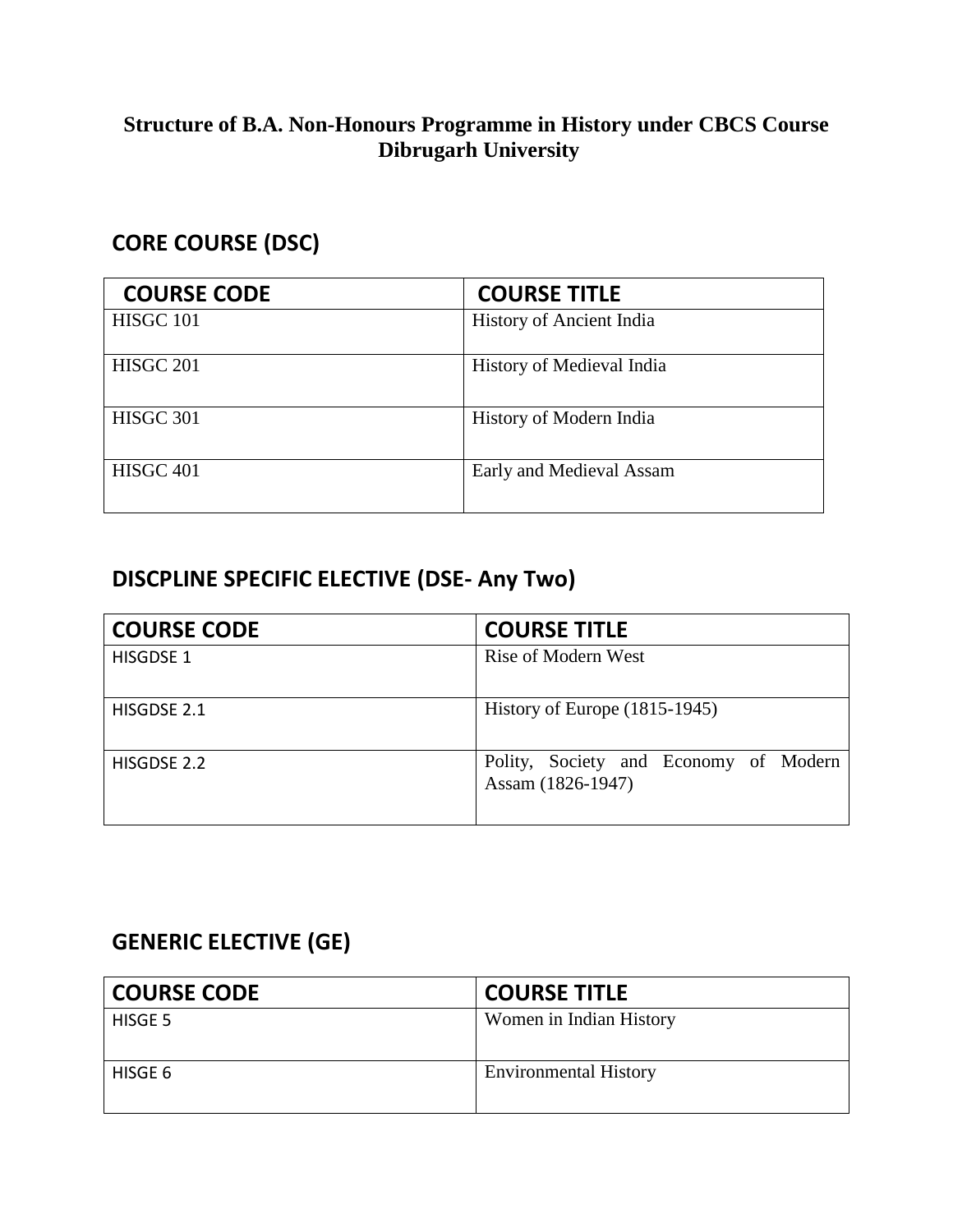# **Core Courses-Discipline Specific Course (DSC) – 4**

### **Paper I**

## **Semester-I**

#### **COURSE CODE: HISGC101**

#### **COURSE TITLE: History of Ancient India**

### **OBJECTIVE**:

The paper intends to acquaint the students with the emergence of state system in north India, the development of imperial state structure, the state formation in the Deccan and in South India in the early period. The paper will apprise the students with the changes and transformations in polity, economy and society in the early period and the cultural interactions of early India with the Southeast Asian Countries.

## **Unit I:**

| 1.01       |                | Indus Civilization – origin, extent, urban planning and urban decline        |  |
|------------|----------------|------------------------------------------------------------------------------|--|
| 1.02       |                | Society, polity, economy and religion in the Rig Vedic Period                |  |
| 1.03       |                | Society, polity, economy and religion in the Later Vedic Period              |  |
| Unit II:   |                |                                                                              |  |
| 2.01       |                | Rise of territorial states– Janapadas and Mahajanapadas                      |  |
| 2.02       |                | Rise of new religious movements in north India-Jainism and Buddhism – social |  |
|            |                | dimension of early Jainism and Buddhism                                      |  |
| 2.03       |                | Development of Buddhism and Jainism                                          |  |
| Unit III : |                |                                                                              |  |
| 3.01       |                | The Mauryas - Background of Mauryan State Formation                          |  |
| 3.02       |                | Asoka; Dhamma- its propagation; Administration and Economy under the         |  |
|            |                | Mauryas                                                                      |  |
| 3.03       |                | Decline of the Mauryas                                                       |  |
| 3.04       | $\ddot{\cdot}$ | Post-Mauryan period-The Sungas and Chedis                                    |  |
| Unit IV:   |                |                                                                              |  |
| 4.01       |                | Central Asian contact and its Impact: The Indo-Greeks, Sakas and Kushanas    |  |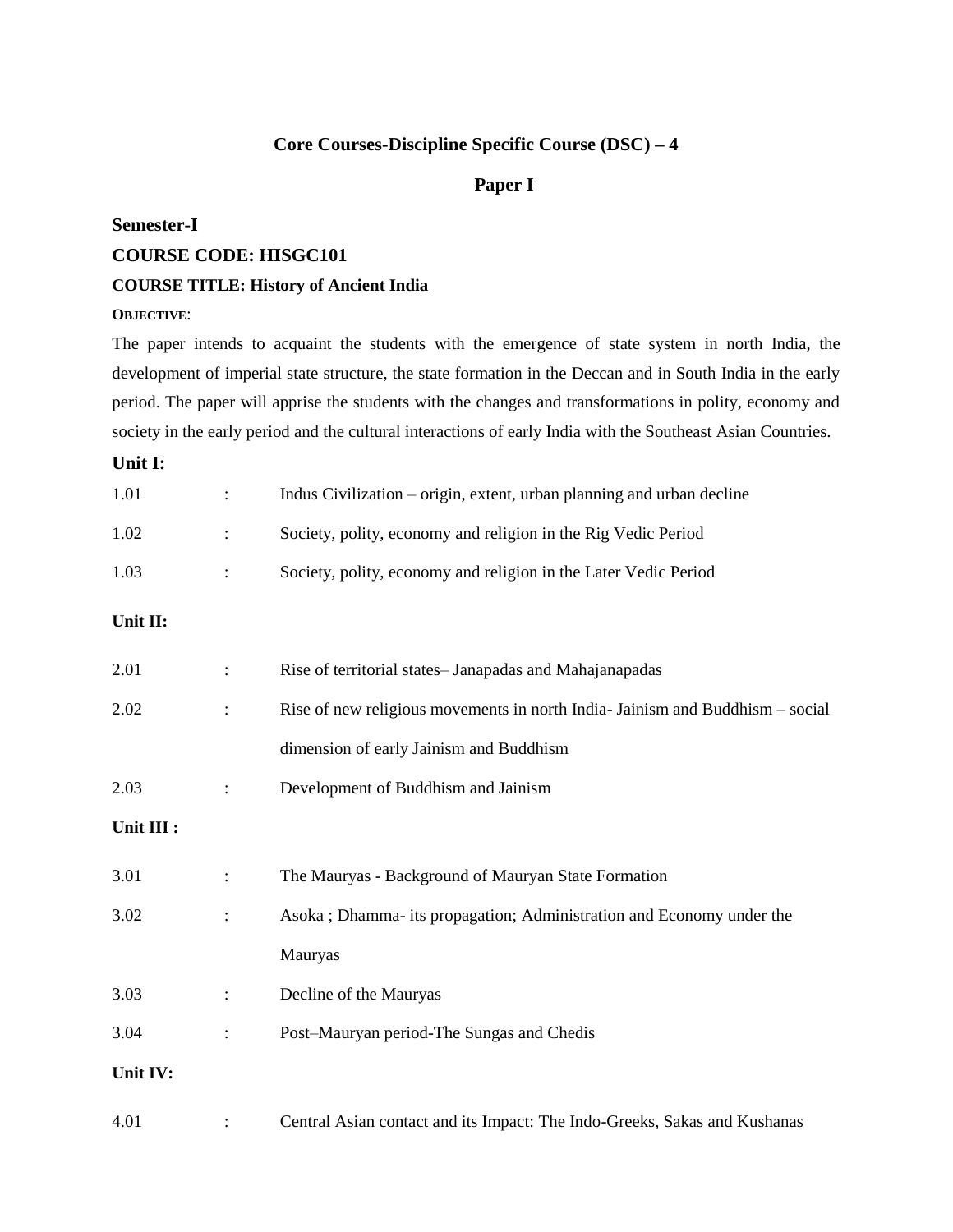| 4.02    |                | : The Gupta Empire- State and Administration; Gupta Economy -agrarian and Revenue       |  |
|---------|----------------|-----------------------------------------------------------------------------------------|--|
|         |                | system                                                                                  |  |
| 4.03    | $\mathbb{R}^2$ | North India: Vardhanas, The Gurjaras, Pratiharas and Palas                              |  |
| 4.04    | $\sim$ 1       | Feudal Economy and Society in the Post Gupta Period                                     |  |
| Unit: V |                |                                                                                         |  |
| 5.01    | $\sim 10$      | Sangam Age-Literature, Society and Culture in South India.                              |  |
| 5.02    | $\ddot{\cdot}$ | State Formation in Deccan and South India - Satavahanas and Early States in South India |  |
| 5.03    | $\cdot$ :      | The Pallavas and Chalukyas,                                                             |  |
| 5.03    |                | Cholas: Economy, Society and Polity in the Chola Period                                 |  |

# **Suggested Readings:**

| Boruah, Nirode, and Surajeet Baruah | : Pracin Bharatar Itihas                                   |
|-------------------------------------|------------------------------------------------------------|
| Habib, I                            | : Pre History (Peoples History of India), Vol. I           |
|                                     | : The Indus Civilization, People's History of India Vol.II |
| Habib & Thakur                      | : The Vedic Age (Peoples History of India), Vol. III,      |
| Habib and Jha                       | : Mauryan India (Peoples History of India), Vol. IV,       |
| Jha, D.N.                           | : Ancient India                                            |
| ٠,                                  | : Early India                                              |
| Majumdar, R.C.                      | : Ancient India                                            |
| Majumdar, Raychoudary & Dutta       | : An Advanced History of India                             |
| Nath, D                             | : Bharatar Rajnaitik Aru Sanskritik Buranji                |
| Romila Thapar                       | : A History of India, Vol. I                               |
| Sharma, R. S.                       | : Perspectives in Social & Economic History of Early       |
|                                     | <b>India</b>                                               |
| Sing, Upinder                       | : A History of Ancient and Early Medieval India            |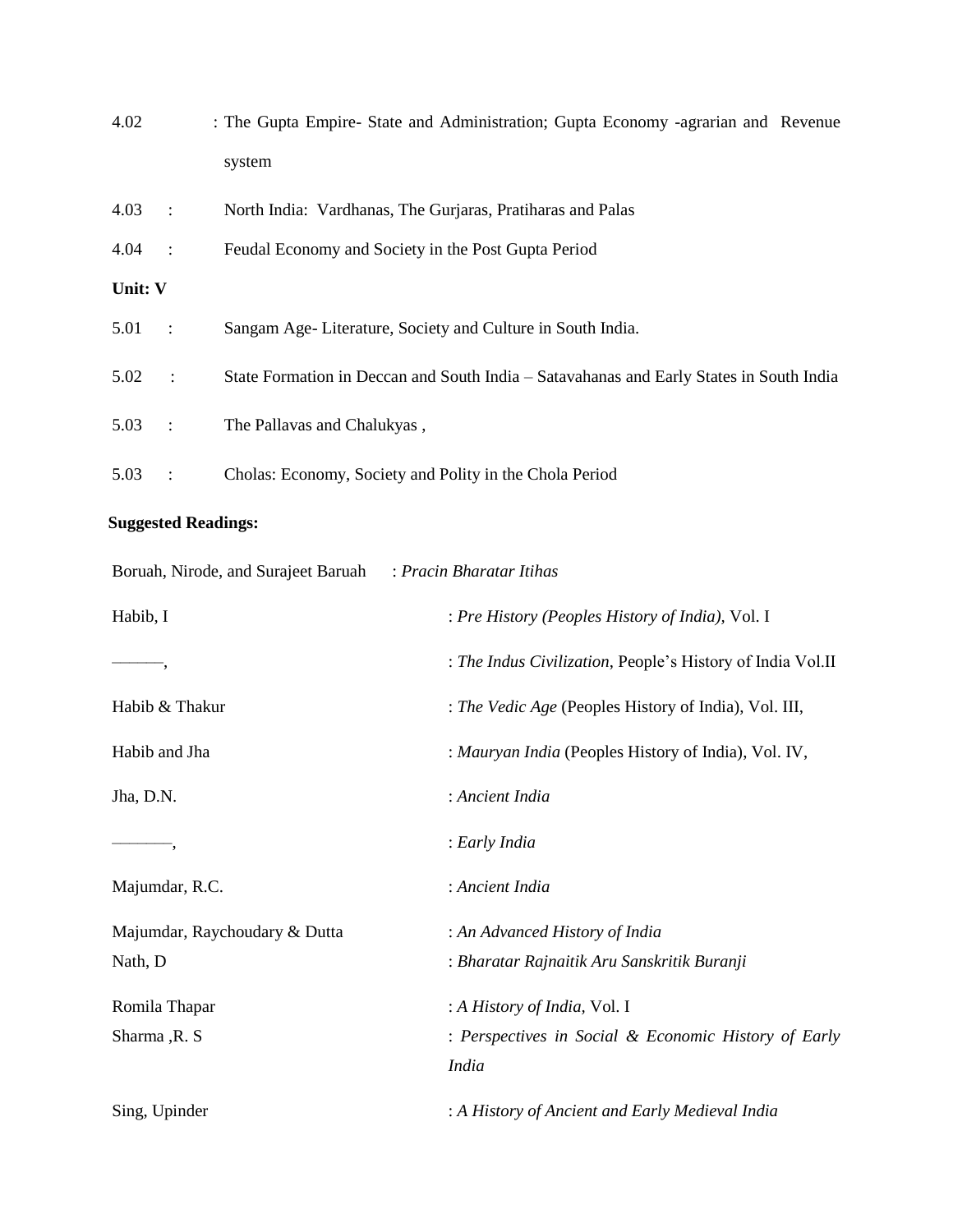## **Paper II**

### **Semester-II**

### **COURSE CODE: HISGC201**

## **COURSE TITLE: History of Medieval India**

# **Objective**:

The Objective of the Paper is to acquaint the pupils with political development in India between 1200- 1750. It requires the pupils to understand the States in Medieval Times, Administrative apparatus and society, economy and culture of India in Pre-Modern Period.

### **Unit I :**

| 1.01      | $\frac{1}{2}$          | Foundation and Consolidation of the Sultanate; Iltutmish, Sultana Razia, Balban        |  |
|-----------|------------------------|----------------------------------------------------------------------------------------|--|
|           |                        | and the Mongol Invasions                                                               |  |
| 1.02      | $\ddot{\cdot}$         | Expansion of Sultanate: Khalijis - Alauddin Khalji; Conquests, Administration and      |  |
|           |                        | <b>Economic Policies</b>                                                               |  |
| 1.03      | $\ddot{\cdot}$         | Tughlaqs- Muhammad bin Tughlaq and Firoz Shah Tughlaq                                  |  |
| Unit II:  |                        |                                                                                        |  |
| 2.01      |                        | Decline of the Sultanate and Rise of Provincial Kingdoms: Timur's invasion, Vijaynagar |  |
|           |                        | and Bahmani Kingdom                                                                    |  |
| 2.02      | $\ddot{\cdot}$         | State and Administration - Political and Revenue Administration                        |  |
| 2.03      | $\ddot{\cdot}$         | Aspects of society and economy during the Sultanate Period-Agriculture, Trade          |  |
|           |                        | and Commerce                                                                           |  |
| Unit III: |                        |                                                                                        |  |
| 3.01      | $\sim$ :               | Foundation of the Mughal Empire: Mughal-Afghan Contest                                 |  |
| 3.02 :    |                        | Consolidation and territorial Expansion of the Mughal Empire                           |  |
| 3.03      | $\ddot{\phantom{1}}$ : | Mughal-Rajput Relations.                                                               |  |
| 3.04      | $\ddot{\cdot}$         | Religious Policy of the Mughals                                                        |  |
|           |                        |                                                                                        |  |

# **Unit IV:**

| 4.01 | Rise of The Marathas under Shivaji-His Administration |
|------|-------------------------------------------------------|
| 4.02 | Disintegration of the Mughal Empire                   |